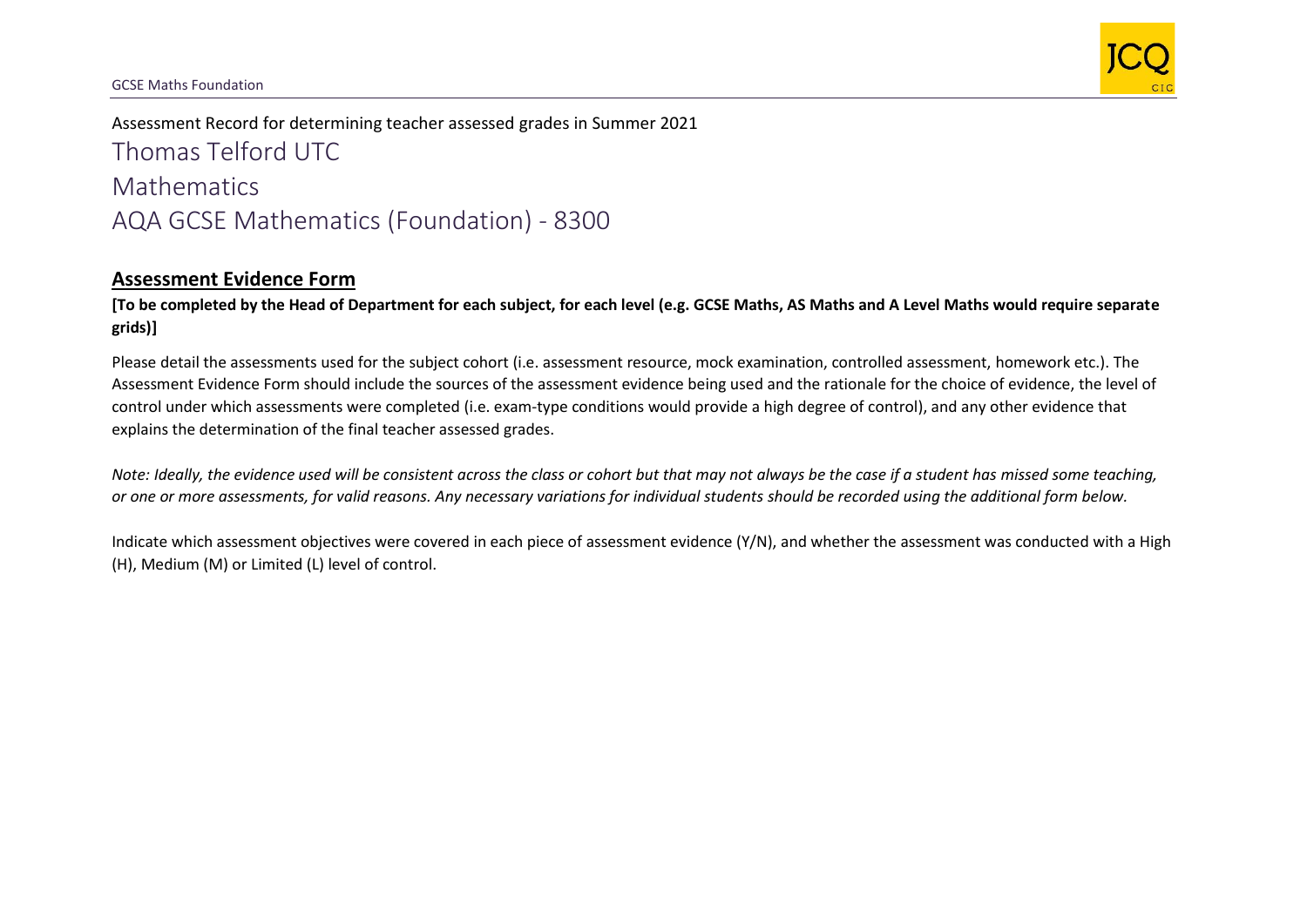

## GCSE Maths Foundation

|                                     | Type of Assessment                                                       | Assessment |                 | Level of        |         |
|-------------------------------------|--------------------------------------------------------------------------|------------|-----------------|-----------------|---------|
|                                     |                                                                          | Objectives |                 | Control         |         |
|                                     |                                                                          | AO1        | AO <sub>2</sub> | AO <sub>3</sub> | H, M, L |
| Year 10 and 11 Mark book            | End of Chapter Topic Assessments Results and Target and Predicted Grades | Y          | Y               | γ               | M       |
| <b>October Half Term Assessment</b> | Chapter 14-16 Topic Assessment (Graphs 1, Working in 3D, Handling Data)  | Y          | Y               | Υ               | Η       |
| 20/10/20                            |                                                                          |            |                 |                 |         |
| December Mock Assessment            | AQA Foundation Tier (Nov 2020 - P1)                                      | Υ          | Y               | Υ               | H       |
| 08/12/20                            |                                                                          |            |                 |                 |         |
| December Mock Assessment            | AQA Foundation Tier (Nov 2020 - P2)                                      | Υ          | Y               | Υ               | H       |
| 15/12/20                            |                                                                          |            |                 |                 |         |
| My Maths Homework Task              | Percentage Change                                                        | Y          | N               | N               |         |
| (12/01/21)                          |                                                                          |            |                 |                 |         |
| My Maths Homework Task              | Percentage of Amounts 1                                                  | Y          | Y               | N               |         |
| (12/01/21)                          |                                                                          |            |                 |                 |         |
| My Maths Homework Task              | Area of A Circle                                                         | Y          | Y               | N               |         |
| (17/01/21)                          |                                                                          |            |                 |                 |         |
| My Maths Homework Task              | Percentage of Amounts 4                                                  | Y          | Y               | N               |         |
| My Maths Homework Task              | Equations 1 One-Step                                                     | Y          | Y               | N               |         |
| My Maths Homework Task              | <b>Bearings</b>                                                          | Y          | Y               | N               |         |
| February Half Term Assessment       | End of topic test (Circles and Percentages)                              | Y          | Y               | N               |         |
| (Microsoft Forms) 09/02/2021        |                                                                          |            |                 |                 |         |
| April Mock Assessment 17/04/21      | AQA Foundation Tier (Nov 2020 - P3)                                      | Y          | Y               | Υ               | H       |
| Mock Examination (27th April 2021)  | Internally made AQA Past Paper (Paper 1 - Non-Calculator)                | Y          | Υ               | Υ               | Η       |
| Mock Examination (4th May 2021)     | Internally made AQA Past Paper (Paper 2 - Calculator)                    | Y          | Y               | v               | Η       |
| Mock Examination (11th May 2021)    | Internally made AQA Past Paper (Paper 3 - Calculator)                    | Υ          | Y               | v               | H       |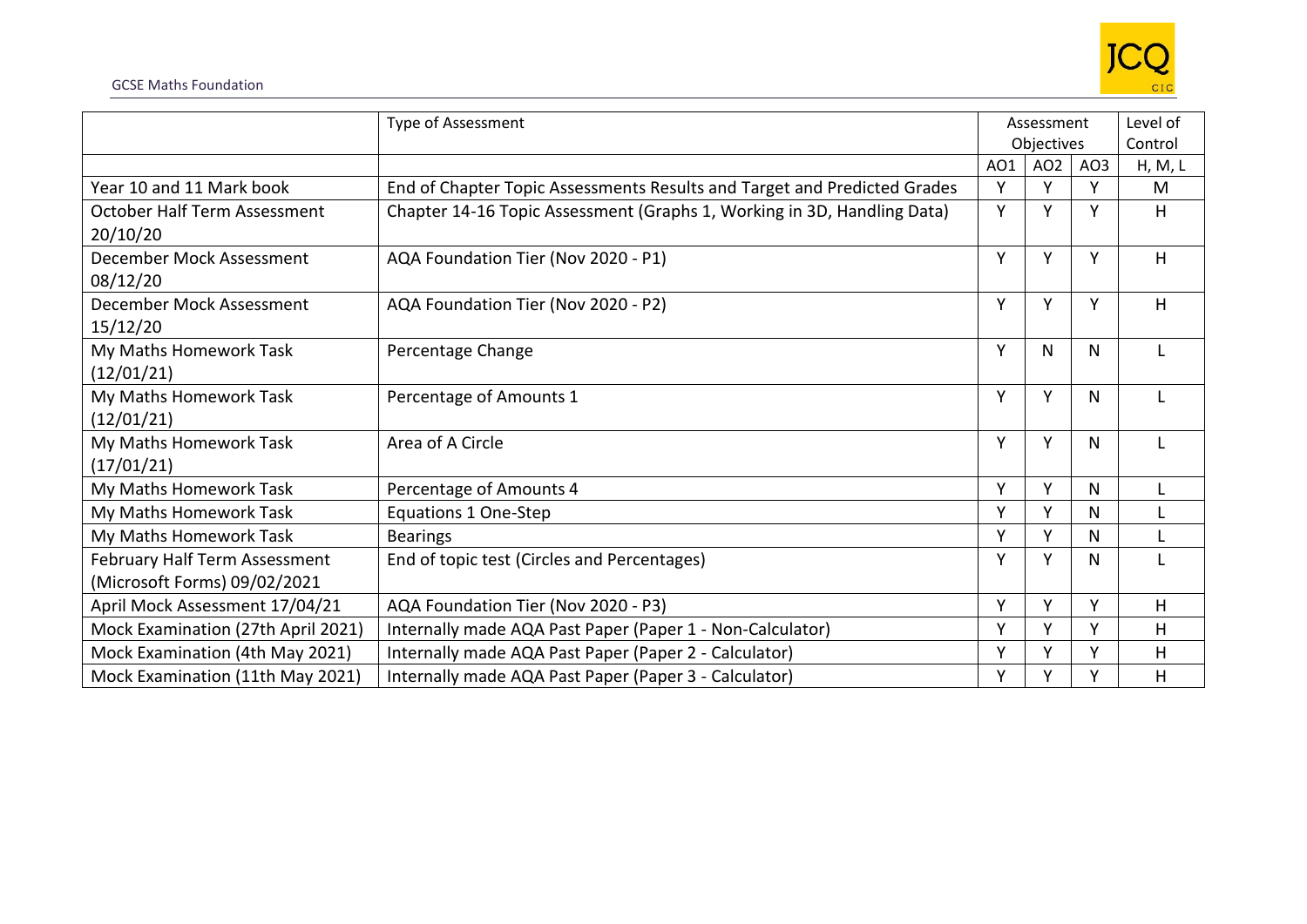## GCSE Maths Foundation



**If an assessment objective has been omitted at subject cohort level please briefly outline the reasons why:-**

Due to lockdown in both Year 10 and Year 11, students have failed to catch up with the curriculum that was to be taught over the 2 years. Therefore, topics not assessed are:

Construction Direct & Inverse Proportion Fibonacci, Quadratic and Geometric Sequences Compound Units Sets Growth and Decay

Have all been removed from the internally made assessments and replaced with content that has been taught to the students to ensure fairness and equal chance of students succeeding in their assessments.

**Outline the rationale for the choice of assessment evidence used, i.e. why the evidence above was used and how it supported the grading decision:-**

Online Microsoft Forms/Mymaths (Low Control) – These assignments have been completed at home, therefore without supervision and marked online by the software. Students are then given feedback and with Mymaths another opportunity to improve their score. These will not affect the overall grade but will help judge how the students independent learning has help their overall learning.

Teacher's Markbook (Medium Control) – This should provide some evidence of a student progress from the start of Year 10 to the current date. It will include any evidence of chapter assessment, homework and assessments that were conducted during this time.

End of Topic Assessments/Chapter Assessments and Internally Made AQA Past Papers (High Control) – These have all been conducted in school and fully supervised by a member of staff. These have been marked by the class teacher with several papers been moderated internally by the support teacher or another member of the Maths department. We have also liaised with one of our sister school and have had some papers externally moderated too. These results combined will help aid the class teacher in determining an accurate Teacher Assessed Grade for the student.